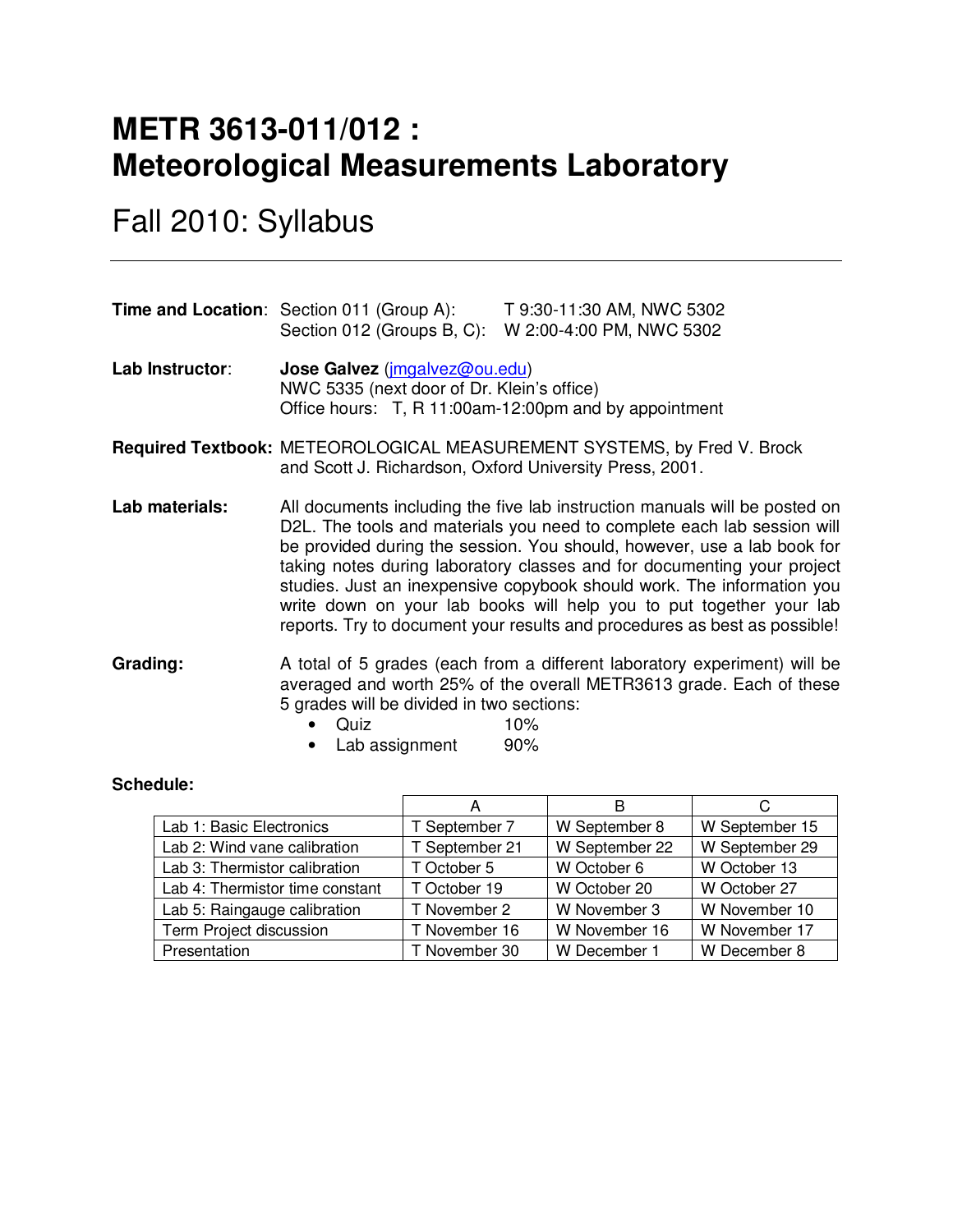# **Lab instruction manuals, quizzes and assignments**

#### **Laboratory manuals**

A total of 5 laboratory manuals will be used during this course. Lab manuals and additional lab handouts will be available online on D2L during the week before the lab experiments start. The manuals contain a description of the laboratory experiment to be carried out, plus the corresponding assignment to be completed during a period of almost 2 weeks (13 days). You should download each manual and read it before the lab in order to come prepared to class.

## **Quizzes**

Quizzes count as 10% of the total lab grade. A short quiz will take place at the beginning of each laboratory session. The quizzes will include  $\sim$  5 questions related to the laboratory experience and will be based on the material discussed on the corresponding lab manual. The quizzes are meant to make sure that you go over the lab manual material and come to class prepared. Being aware of what the lab is about will help you to go through the experiment efficiently. It will be easier for you to understand what is going on and even finish early.

#### **Laboratory assignments**

Laboratory assignments count as 90% of the total laboratory grade, and they are described in each lab manual. There will be a total of 5 assignments during the semester, which will be related to the material covered during the corresponding laboratory session. Each assignment must be submitted electronically to a D2L dropbox by 8pm on the evening before the next lab session. To make sure you meet the deadline, the grade will be reduced at a rate of 10% off per hour you are late. If you are late and email your assignment, you must use only your OU or Rossby email accounts. We prefer '.doc' documents if you use WORD; or '.pdf', if you use TeX. Please use the following convention for naming your files: LastnameFirstname\*.doc (i.e. GalvezJoseLab1.doc). No printed hardcopy of the assignment is required (unless explicitly specified in the assignment).

Lab assignments are designed to help you understand the material but also to help you in the learning process of writing a full laboratory report. The first laboratory assignment, yet a little big lengthy, will be the easiest one to carry out and to document. It will require some data analysis, learning some of the basics on how to display results in scientific documents, and some basic writing (you will demonstrate your ability to summarize). On the second and third laboratory assignment you will develop reduced lab reports. The final two assignments will consist on full laboratory reports, and their format will be somewhat similar to that of your senior year capstone projects. If you do a good job writing these reports you might find them very useful when working on your capstone, so keep that in mind.

Although lab experiments are carried out in teams and data must be shared among team members, the assignments must be written up individually. Any form of copying text from reports of other students, laboratory manuals or any other material publicly available without making references will be treated as academic misconduct so… please don't do it.